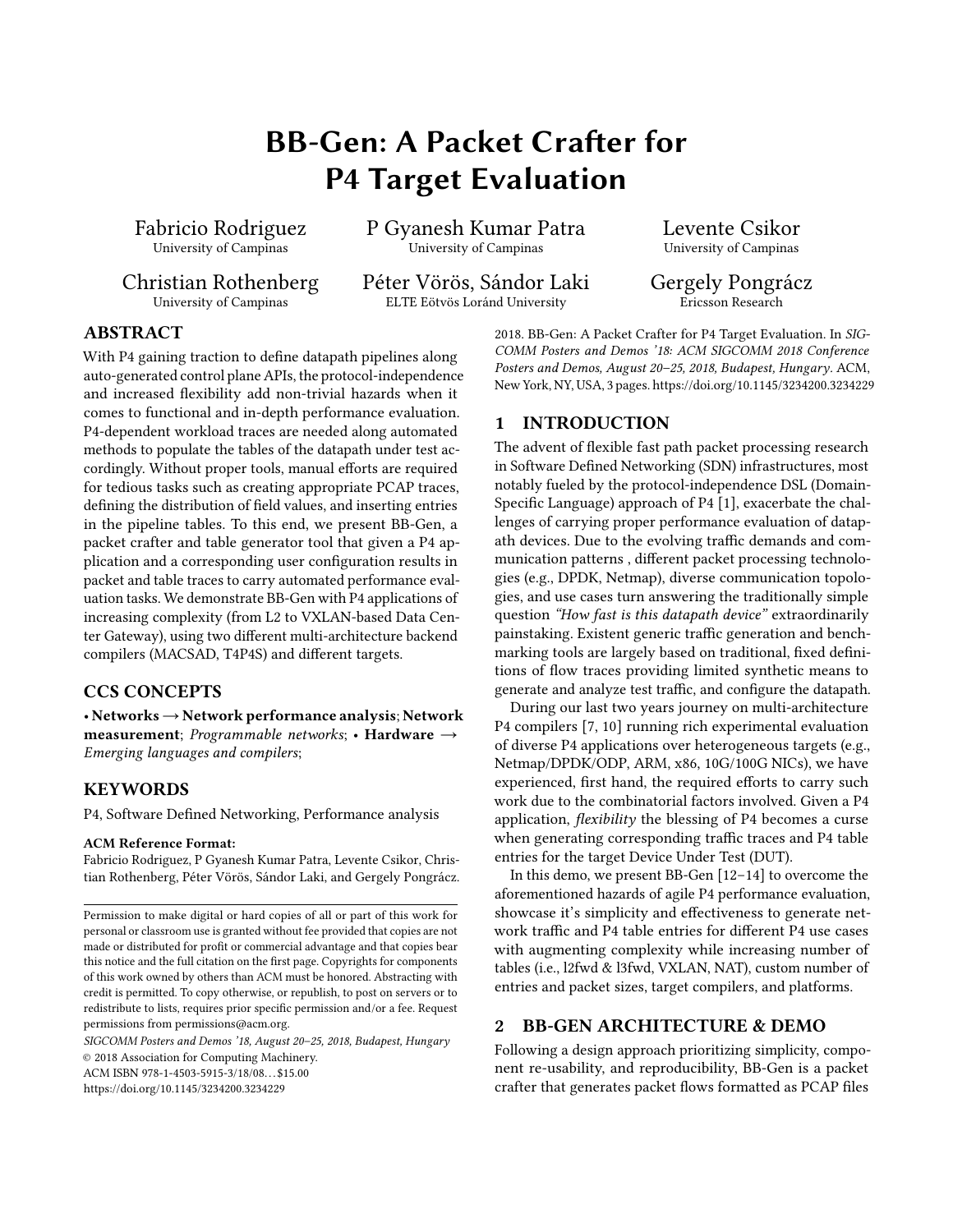<span id="page-1-0"></span>

Figure 1: BB-Gen architecture and demo workflow featuring integration with NFPA and Intel DPDK.

from a given P4 file input. BB-Gen complements other benchmarking tools instead of trying to replace them; here, we chose [Network Function Performance Analyzer \(NFPA\)](#page-0-0) [\[5\]](#page-2-6) that is used for measuring performance matrices of programmable dataplanes and utilizes PktGen as the traffic generator supporting custom PCAP trace files.

The architecture is depicted in Fig. [1,](#page-1-0) where the dashed arrows with numbered labels show the workflow step-by-step: first, the user defines her P4 program and configures (step 2) the benchmarking tool accordingly (in our case, NFPA only requires the high-level configuration details, e.g., packet size). Then, the P4 program is fed into BB-gen (step 3), which contains two main modules: (i) Core: comprised by Parser and Packet Header/Data Generator components; first, the P4 code is parsed to obtain packet header information. According to the field value distributions (chosen by the user), the packet descriptors are generated; (*ii*)  $Scapy$  module: for assembling the packets included in the packet list descriptor resulting in the final PCAP file. The tool allows to use well-known standard protocols as well as easily set custom packet headers through template-based modifications. Users can define target PCAPs with different packet sizes (i.e., from 64 to 1500 Bytes) from best-case (i.e., fixed, single header fields) to worst-case (random, unique field values) workloads.

While the packets are generated, the DUT is compiled by our Target Compiler module (step 4) supporting multiarchitecture P4 compilers, such as MACSAD [\[11\]](#page-2-7) and T4P4S.

Once the DUT is running (step 5), BB-gen uses the available APIs to carefully populate the flow tables (step 6) using the P4 Table Trace derived from PCAP packet trace and Packet List. At the same time, BB-gen loads the generated PCAP file into NFPA (step 7), which handles practical measurements (step 8) conforming the standards (RFC 2544 [\[2\]](#page-2-8)).

During the demo. Attendees will be presented with a choice of P4 programs (e.g., L2fwd, L3fwd IPv4/v6, GRE, VXLAN) [\[9\]](#page-2-9) and two P4 compilers (MACSAD, T4P4S) in addition to further user-defined configuration options of NFPA

to effectively shape the experimental scenarios showcasing BB-Gen's ability to generate P4 table traces and PCAP files, and populate the DUT flow tables accordingly. By means of a real-time visualization component developed as an extension to NFPA, the results can be shown on-the-fly.

#### 3 CONCLUSIONS AND ONGOING WORK

This demo shows how BB-Gen, NFPA and "MACSAD & T4P4S" trio can work conjointly to illustrate how a single P4 program suffices to define the datapath pipeline, create match + action table traces to control the P4 DUT, and generate a suitable PCAP file used for performance evaluation. BB-Gen applicability to MACSAD and T4P4S projects for varying P4 use case complexities suggest that other practitioners could benefit from such a tool in their evaluation workflows, as well as the broader community striving for research reproducibility, e.g., by re-using traces, toolchains, and evaluation methodologies.

BB-Gen effectively complements other artifacts in the toolbox of P4 developers, such as p4pktgen [\[8\]](#page-2-10) to validate a P4 program by generating test input packets and table entries, p4app [\[3\]](#page-2-11) to perform functional tests for P4 program using BMV2 simple\_switch in Mininet environment, and P4benchmark [\[6\]](#page-2-12) to test target compilers by generating different P4 applications with variable complexities.

Future work. Integration with P4Runtime [\[4\]](#page-2-13) to control the DUT, leveraging the possibility to configure the P4 table entries. BB-Gen will allow to rely on Scapy's extensibility features to create packets with arbitrary sequence of headers that might not conform to standards, but an unorthodox P4 program may require it. For faster packet crafting, we are considering Hexdump PCAP generation and NetFPGA/OSNT.

#### 4 ACKNOWLEDGMENTS

This work was supported by the Innovation Center, Ericsson Telecomunicações S.A., Brazil under grant agreement UNI.63.